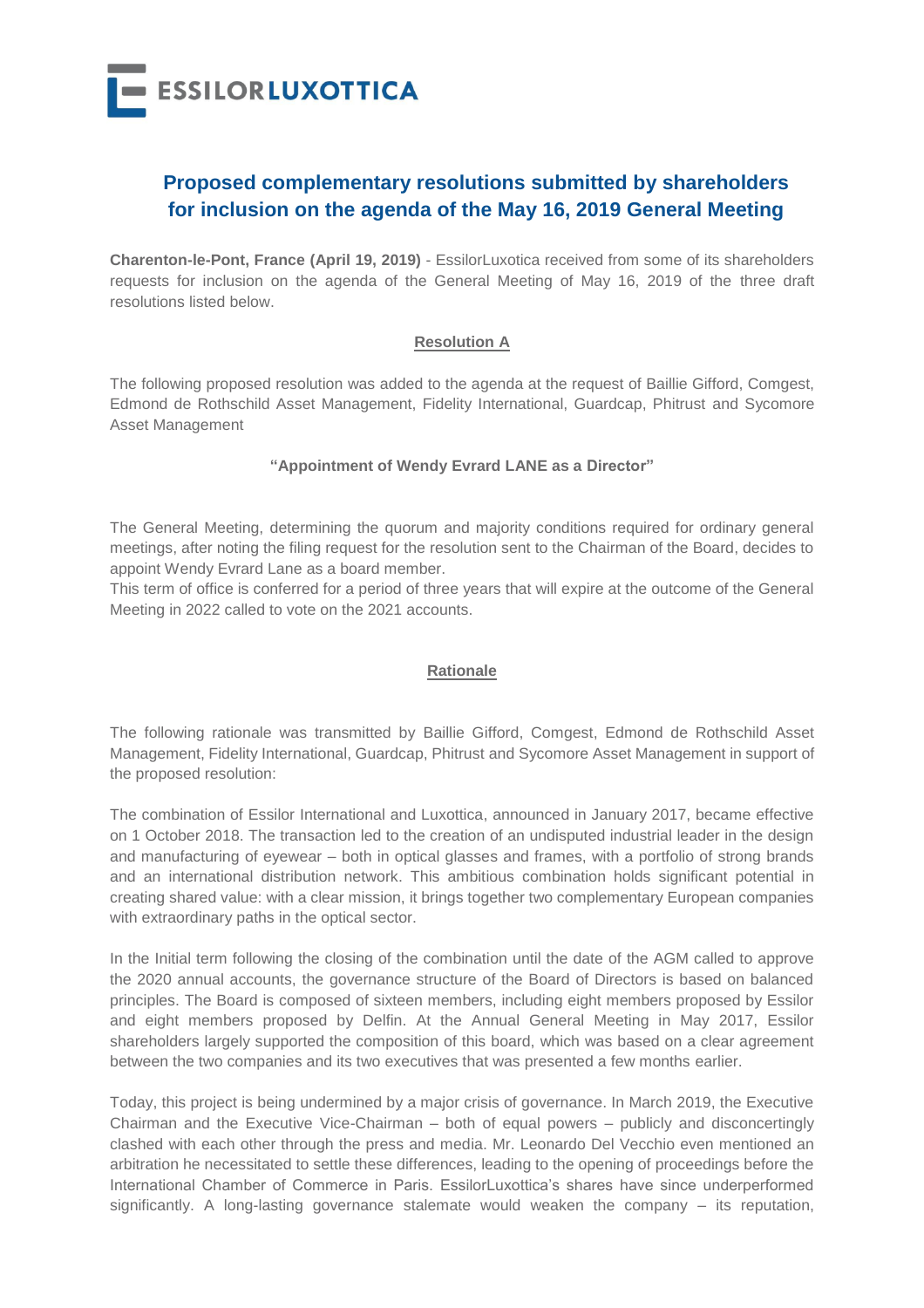

employee motivation, its ability to attract top leaders, and finding new potential partners – and, would thus be harmful for all stakeholders.

The process of recruiting an outstanding CEO is a key element to the success of the EssilorLuxottica group and should also aim to clarify the company's governance. It seems unlikely, however, that this recruitment is proceeding soundly – as long as the arbitration procedure continues between the group's two sets of Directors.

Following the deterioration driven by the current deadlock, we believe that the General Meeting of 16 May 2019 could create an opportunity to exit the crisis, on-top. Through two resolutions for the Shareholders' Meeting, we propose the appointment of two additional independent directors, which would bring the number of Board members to eighteen, as the articles of the company permit.

Both candidate directors have solid experience in management and supervision of multinational companies. They have strong strategic, financial and governance expertise. Additionally, both have good knowledge of business in the North American continent, which accounts for more than half of EssilorLuxottica's sales. Finally, they both carry an independent perspective and have shown a real interest in helping EssilorLuxottica out of its governance crisis.

The purpose of this vote is to give the Board the means to carry out its mission, its legal tasks, as well as contribute to a safe exit from the governance crisis and, more generally, reintroduce a constructive and serene spirit within the Board. Breaking the deadlock is one of the prerequisites for EssilorLuxottica's to achieve its long-term ambitions in strategic, industrial, financial, and sustainable development areas.

The resolution proposes the appointment of Wendy Evrard Lane as a board member for three years out till the General Meeting of 2022:

- Born in 1951 and a US national, Ms Lane has been Chairman of Lane Holdings, Inc., an investment company, since 1992. Before 1992, Ms Lane was Managing Director at Donaldson, Lufkin and Jenrette Securities, an investment banking services company where she worked from 1981 to 1992. She began her career in the investment bank at Goldman Sachs.
- Since January 2016, Wendy Evrard Lane has been a board member of Willis Towers Watson, which is a listed company created through the merger of equals between Willis and Towers Watson. She chairs the remuneration committee and sits on the risk committee. In 2012, as a member of the Willis Board, Ms Lane was a member of the ad-hoc committee in charge of the CEO Search.
- Ms Lane is a board member of MSCI Inc., another listed US company, until April 25. She sits on the remuneration committee of this board.
- Ms Lane is a board member and member of the remuneration committee at MSCI Inc., a listed US company until January 25<sup>th</sup> 2019;
- She is a board member and chairman member of the audit and risks committee at Al Dabbagh Group (industrial shareholdings), a Saudi private company.
- Ms Lane has been a board member of various companies, such as UPM-Kymmne, a Finnish company listed in Helsinki, where she sat on the Audit committee. From 1996 to 2014, she has also been a board member of Laboratory Corporation of America, which is a company listed on the NYSE. Over this period, Ms Lane has been alternatively a member of the audit committee and the remuneration committee, as well as the nomination committee and the ethics and quality control committee. and an audit committee member at UPM-Kymmene, a Finnish listed company, and a member of the Board of Directors and of the appointments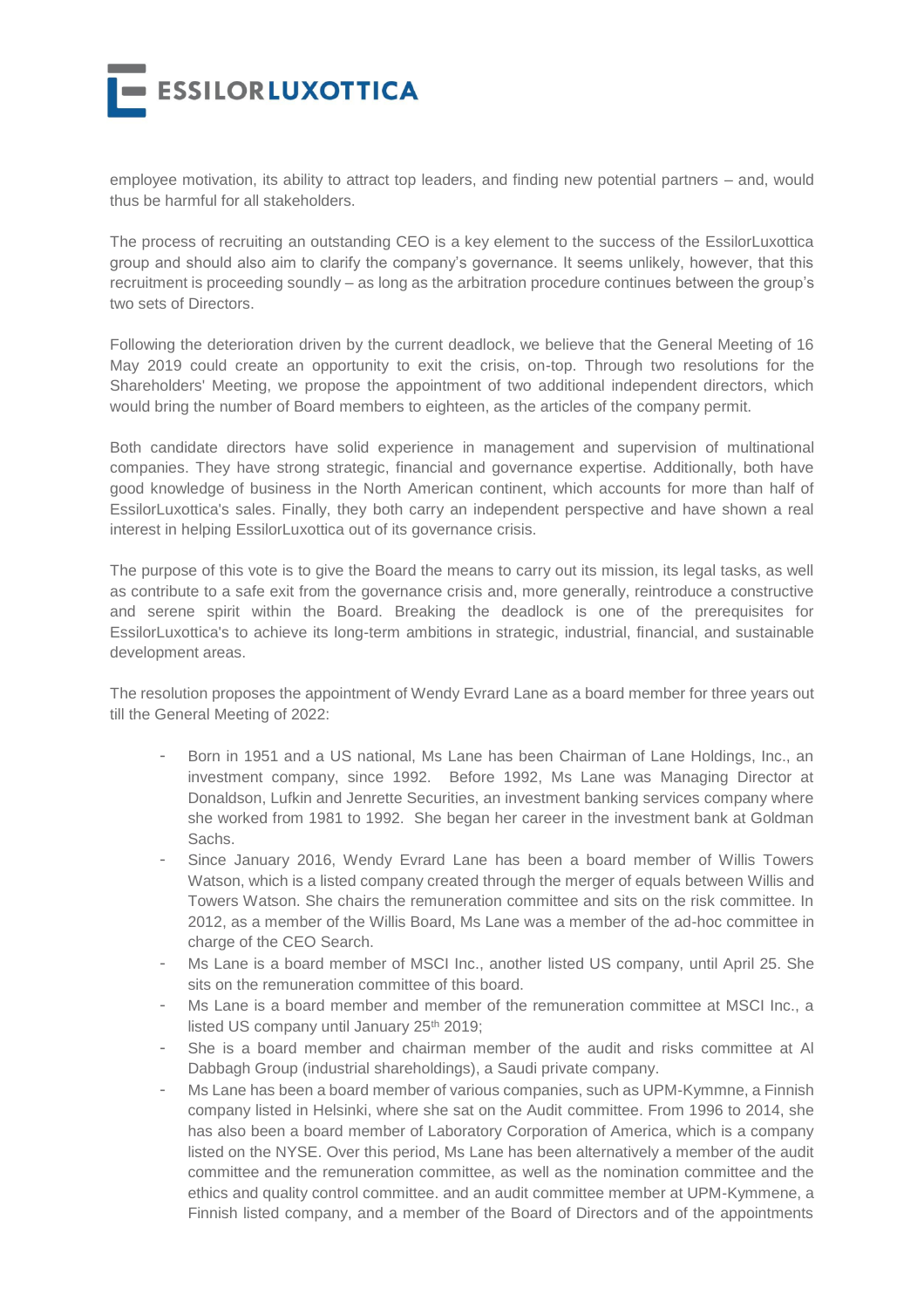

and corporate governance committee and chairman of the audit committee at Laboratory Corporation of America

- Over the last 25 years, Ms Lane has also been a board member of the following listed companies: Tyco International, Watts Industries, Rexnord and Data Translation.
- She was a member of board of the Willis before its merger with Towers Watson.
- Wendy Evrard Lane does not own any share in EssilorLuxottica.
- Ms Lane has a BA in mathematics and French from Wellesley College and an MBA from Harvard Business School.
- Ms Lane does not own any shares in EssilorLuxottica.

#### **Resolution B**

The following proposed resolution was added to the agenda at the request of Baillie Gifford, Comgest, Edmond de Rothschild Asset Management, Fidelity International, Guardcap, Phitrust and Sycomore Asset Management

#### **"Appointment of Jesper Brandgaard as a Director"**

The General Meeting, determining the quorum and majority conditions required for ordinary general meetings, after noting the filing request for the resolution sent to the Chairman of the Board, decides to appoint Jesper Brandgaard as a Board member.

This term of office is conferred for a period of three years that will expire at the outcome of the General Meeting in 2022 called to vote on the 2021 accounts.

#### **Rationale**

The following rationale was transmitted by Baillie Gifford, Comgest, Edmond de Rothschild Asset Management, Fidelity International, Guardcap, Phitrust and Sycomore Asset Management in support of the proposed resolution:

The combination of Essilor International and Luxottica, announced in January 2017, became effective on 1 October 2018. The transaction led to the creation of an undisputed industrial leader in the design and manufacturing of eyewear – both in optical glasses and frames, with a portfolio of strong brands and an international distribution network. This ambitious combination holds significant potential in creating shared value: with a clear mission, it brings together two complementary European companies with extraordinary paths in the optical sector.

In the Initial term following the closing of the combination until the date of the AGM called to approve the 2020 annual accounts, the governance structure of the Board of Directors is based on balanced principles. The Board is composed of sixteen members, including eight members proposed by Essilor and eight members proposed by Delfin. At the Annual General Meeting in May 2017, Essilor shareholders largely supported the composition of this board, which was based on a clear agreement between the two companies and its two executives that was presented a few months earlier.

Today, this project is being undermined by a major crisis of governance. In March 2019, the Executive Chairman and the Executive Vice-Chairman – both of equal powers – publicly and disconcertingly clashed with each other through the press and media. Mr. Leonardo Del Vecchio even mentioned an arbitration he necessitated to settle these differences, leading to the opening of proceedings before the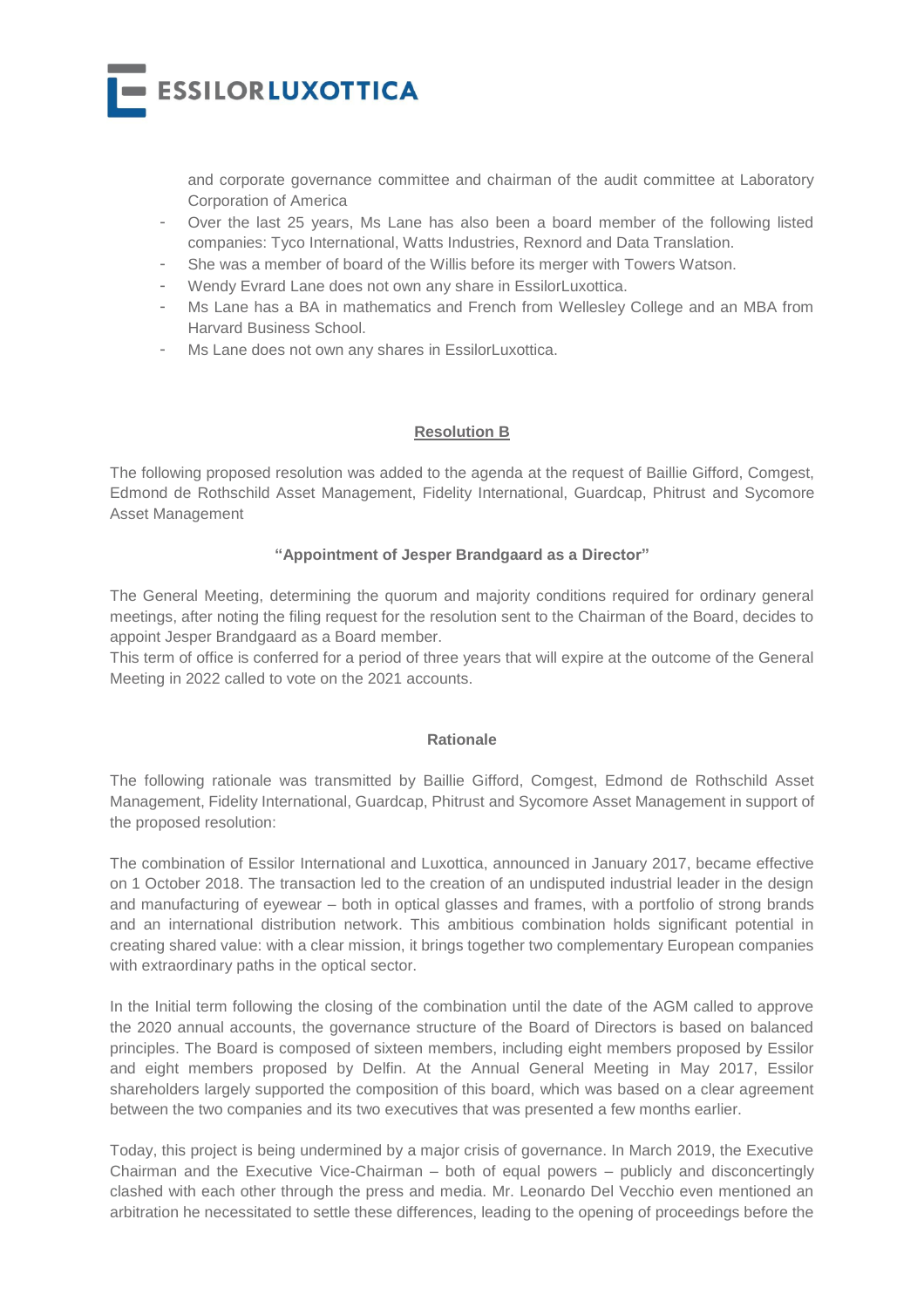**ESSILORLUXOTTICA** 

International Chamber of Commerce in Paris. EssilorLuxottica's shares have since underperformed significantly. A long-lasting governance stalemate would weaken the company – its reputation, employee motivation, its ability to attract top leaders, and finding new potential partners – and, would thus be harmful for all stakeholders.

The process of recruiting an outstanding CEO is a key element to the success of the EssilorLuxottica group and should also aim to clarify the company's governance. It seems unlikely, however, that this recruitment is proceeding soundly – as long as the arbitration procedure continues between the group's two sets of Directors.

Following the deterioration driven by the current deadlock, we believe that the General Meeting of 16 May 2019 could create an opportunity to exit the crisis, on-top. Through two resolutions for the Shareholders' Meeting, we propose the appointment of two additional independent directors, which would bring the number of Board members to eighteen, as the articles of the company permit.

Both candidate directors have solid experience in management and supervision of multinational companies. They have strong strategic, financial and governance expertise. Additionally, both have good knowledge of business in the North American continent, which accounts for more than half of EssilorLuxottica's sales. Finally, they both carry an independent perspective and have shown a real interest in helping EssilorLuxottica out of its governance crisis.

The purpose of this vote is to give the Board the means to carry out its mission, its legal tasks, as well as contribute to a safe exit from the governance crisis and, more generally, reintroduce a constructive and serene spirit within the Board. Breaking the deadlock is one of the prerequisites for EssilorLuxottica's to achieve its long-term ambitions in strategic, industrial, financial, and sustainable development areas.

The resolution proposes the appointment of Jesper Brandgaard as a board member for three years out till the General Meeting of 2022:

- Born in 1963 and Danish, Jesper Brandgaard has been Executive Vice-President and CFO at Novo Nordisk, a Danish listed company, from 2000 to 2018. In 2018, Mr. Brandgaard became Executive Vice-President of Biopharm and of Global Legal & Patents at Novo Nordisk until April 2019. Mr. Brandgaard does not hold any executive responsibilities at Novo Nordisk since then.
- Mr. Brandgaard is currently Vice-Chairman of the Board of Directors at Chr. Hansen Holding A/S, Denmark, of which he is also member of the audit committee. He has sat on this board since 2017.
- Mr. Brandgaard has also been Chairman of the Board of Directors at SimCorp A/S (Denmark) until March 2019. He joined that board in 2008.
- Mr. Brandgaard has been the Chairman of the board of NNIT A/S from 2002 to 2017. He oversaw the IPO process of the company in 2015.
- Since April 9<sup>th</sup>, 2019, Jesper Brandgaard is a member of the Board of the William Demant Foundation, and has joined the William Demant Invest A/S as Vice-Chairman.
- Mr. Brandgaard is also a member of the board at the Novo Nordisk Haemophilia Foundation.
- Mr. Brandgaard holds a master's degree in economics and an MBA from Copenhagen Business School (Denmark).
- Mr. Brandgaard does not hold any EssilorLuxottica shares.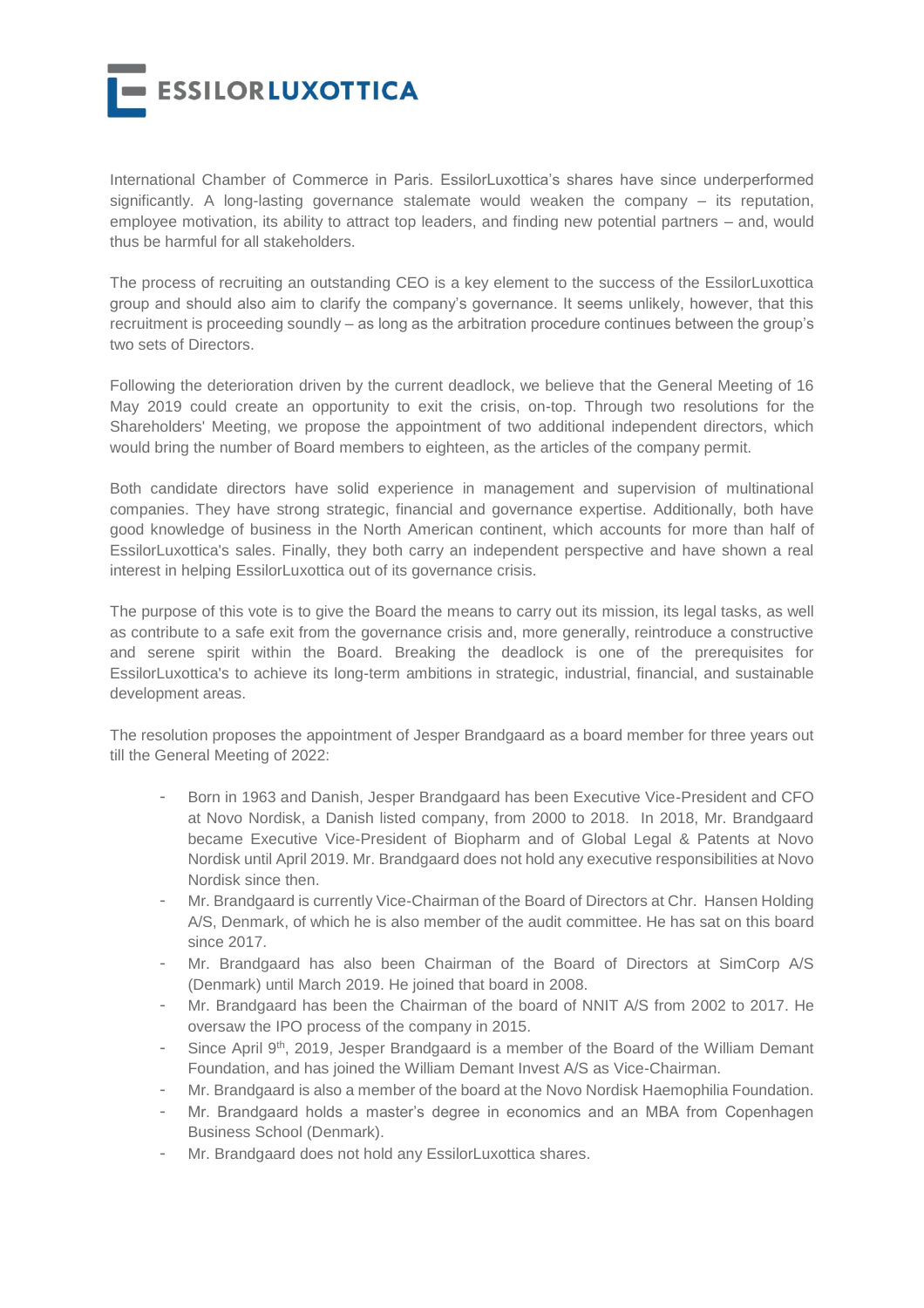

## **Resolution C**

The following proposed resolution was added to the agenda at the request of FCPE Valoptec International

## **"Appointment of a Director of the Company"**

The General meeting, acting under the conditions of quorum and majority required for ordinary general meetings, decides to appoint with immediate effect from this date, **Mr. Peter James Montagnon** as Director, for a period expiring at the end of the Annual general meeting to be held in 2022 to approve the financial statements for the fiscal year ending on 31 December 2021. Mr. Peter James Montagnon has indicated that he accepts this mandate and that he meets the conditions and obligations required by the regulations in force.

## **Rationale**

The following rationale was transmitted by the FCPE Valoptec International in support of the proposed resolution:

The Supervisory Board of Valoptec International FCPE expresses its deep disappointment about the governance blocking situation faced by the combination of Essilor and Luxottica. As a result, the EssilorLuxottica group faces daily situations that are prejudicial to it and affect its customers, employees and all its shareholders, including Valoptec International FCPE. In this context, the Supervisory Board of Valoptec International FCPE proposes to submit to the vote of the shareholders of EssilorLuxottica, the appointment of Mr. Peter James Montagnon as a new director. Mr. Peter James Montagnon, who would act as an independent director, has the skills and the reputation which seem, in our view, totally appropriate to help in resolving the dysfunctions observed in the governance of EssilorLuxottica and to enable the Board of directors to benefit from a constructive perspective to promote the integration of the two companies.

## **Peter James MONTAGNON – Curriculum Vitae**

**Address**: Dormans Cross House, Hollow Lane, Dormansland, Lingfield, Surrey RH7 6NU

**Date of Birth**: May 29 1950

**Nationality**: British

#### **Career summary**

**2010 to 2013**: Senior Investment Adviser, Financial Reporting Council, with responsibility for addressing corporate governance policy, especially within Europe, and strengthening the FRC's understanding of the investor community.

**2000 to 2010**: Director of Investment Affairs, Association of British Insurers. Responsibilities included: management of corporate governance policies for the industry, facilitation of dialogue on contentious governance issues between companies and investors, and delivery of a voting advisory service covering all general meetings of FTSE All Share companies. They further included: representing the public policy interests of insurers as large wholesale investors to government, regulators, and other relevant bodies and the public in the UK and Europe.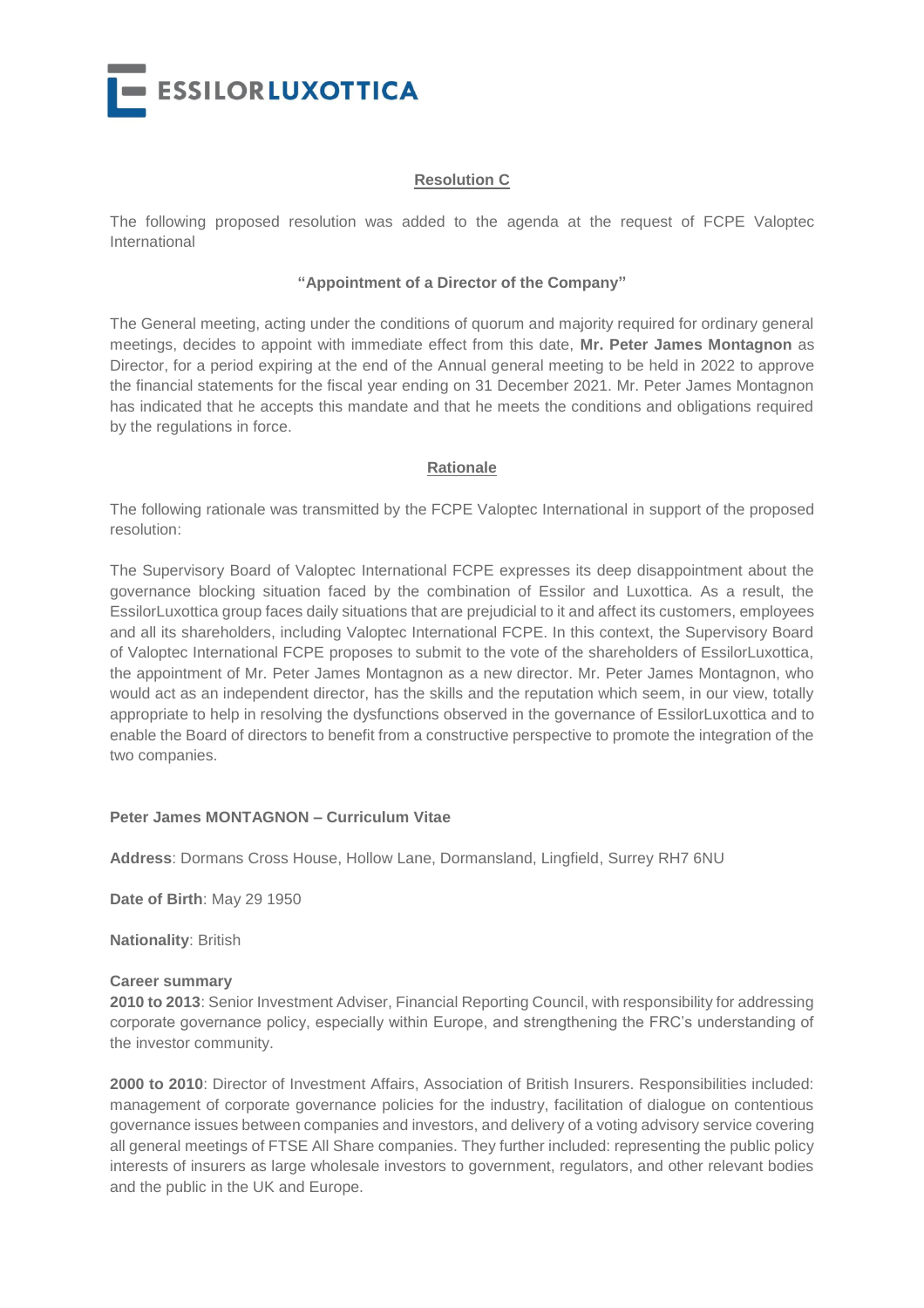

**1980 to 2000**: Senior journalist with Financial Times (see above)

**1972 to 1980**: Economic and financial journalism with Reuters, including postings in Hong Kong, Switzerland and Washington, preceded by trainee postings to Paris and Frankfurt.

**Education** Cambridge University, MA in Modern and Medieval Languages (French, German and Italian), Class II, 1 (1972). Secondary school education at St Paul's School, London.

#### **Publications**

1. European Competition Policy, Royal Institute for International Affairs, 1990, pp135, editor and contributor.

2. Credit, where credit is due, a study of micro-credit, Centre for the Study of Financial Innovation, 1996.

3. Contribution of a chapter on the role of shareholders to The Business Case for Corporate Governance, Cambridge University Press 2008

4. Contribution of a chapter on narrative reporting to A Practical Guide to Corporate Governance Sweet & Maxwell 2014

5. Contribution of a chapter on the role of shareholders to Risk Culture & Effective Risk Governance Incisivebooks 2014

6. A series of Board Briefings for the Institute of Business Ethics on ethics, risk and governance, the role of conduct and sustainability committees, executive remuneration, internal audit, indicators of corporate culture, and ethical challenges facing pension fund trustees.

#### **Professional affiliations: 2014- Present**

Fellow of the Institute of Chartered Secretaries and Administrators, fellow of CFA Institute

**Languages**: good French, German, moderate Italian, basic Greek

----------------------------------------------------------------------

As a reminder, the shareholders had until April 18, 2019 to file a request for the inclusion of items or draft resolutions on the agenda of this General Meeting.

The Board of Directors of EssilorLuxotica will review these draft resolutions at a meeting to be held before the publication in the *Bulletin des Annonces Légales et Obligatoires* (BALO) of the notice convening the General Meeting of May 16, 2019.